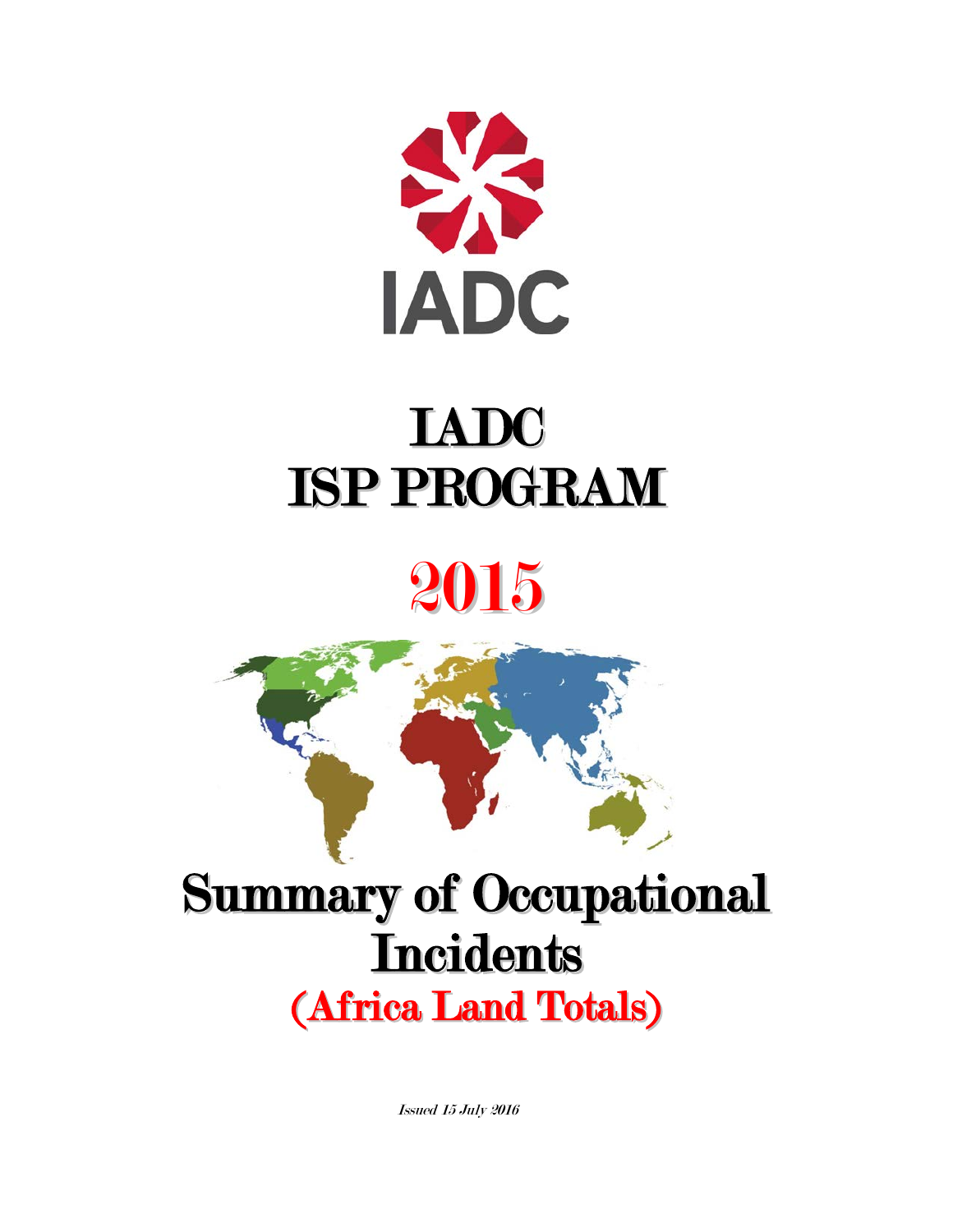

# Table of Contents

**(Table of Contents is Hyperlinked, Just click on Topic & go)**

| Africa Land Total Lost Time Incidents by Time in Service (Chart 15) 16    |  |
|---------------------------------------------------------------------------|--|
| Africa Land Total Recordable Incidents by Time in Service (Chart 16) 17   |  |
|                                                                           |  |
|                                                                           |  |
|                                                                           |  |
|                                                                           |  |
| IADC 2015 AFRICA LAND PARTICIPANT DETAIL BY CATEGORY  ERROR! BOOKMARK NOT |  |
| DEFINED.                                                                  |  |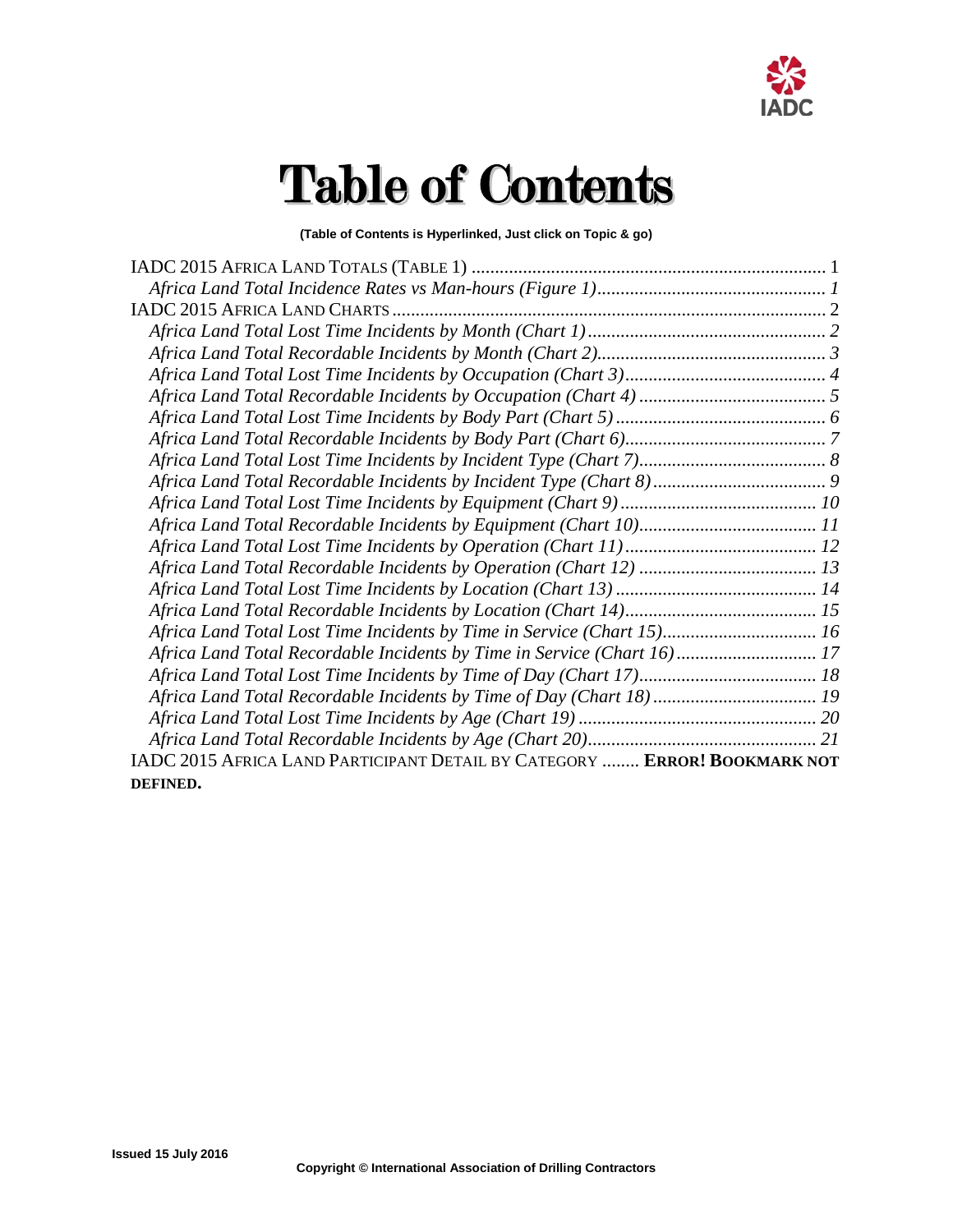

# **IADC 2015 Africa Land Totals (Table 1)**

<span id="page-2-0"></span>

|                                          | Total      |
|------------------------------------------|------------|
| <b>Total Man-hours</b>                   | 29,734,165 |
| <b>Total Medical Treatment Incidents</b> | 32         |
| <b>Total Restricted Work Incidents</b>   | 82         |
| <b>Total Lost Time Incidents</b>         | 55         |
| <b>Total Fatalities</b>                  |            |
| <b>Total Recordables</b>                 | 172        |
| <b>MTO Incidence Rate</b>                | 0.22       |
| <b>RWC Incidence Rate</b>                | 0.55       |
| <b>LTI Incidence Rate</b>                | 0.39       |
| <b>LTI Frequency Rate</b>                | 1.95       |

| 1.95 |
|------|
| 0.94 |
| 4.71 |
| 1.16 |
| 5.78 |
|      |

#### **Companies Reporting: Land – 12**

Medical Treatment Incidence Rate = MTOs X 200,000 Restricted Work Incidence Rate = RWCs X 200,000<br>Lost Time Incidence Rate = LTIs + FTLs X 200,000 Lost Time Incidence Rate = LTIs + FTLs X 200,000<br>DART Incidence Rate = LTIs + RWC X 200,000 DART Frequency Rate = LTIs + RWC X 1,000,000 DART Incidence Rate = LTIs + RWC X 200,000<br>
Recordable Incidence Rate = RCRD X 200,000 DRecordable Frequency Rate = RCRD X 1,000,000

 $Recordable Frequency Rate = RCRD X 1,000,000$ 

<span id="page-2-1"></span>

## **Africa Land Total Incidence Rates vs Man-hours (Figure 1)**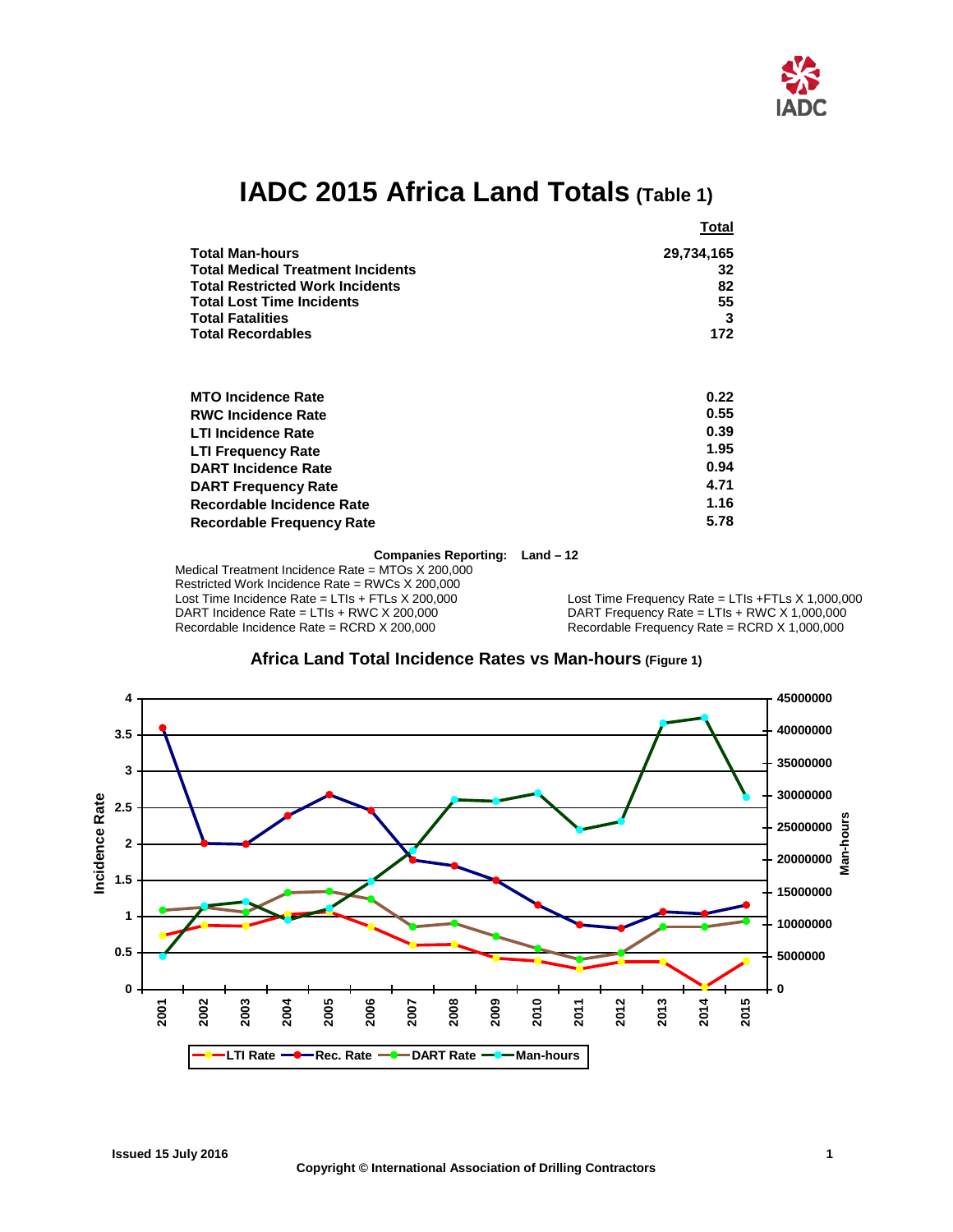

### **IADC 2015 Africa Land Charts Africa Land Total Lost Time Incidents by Month (Chart 1) Based on 55 Incidents**

<span id="page-3-1"></span><span id="page-3-0"></span>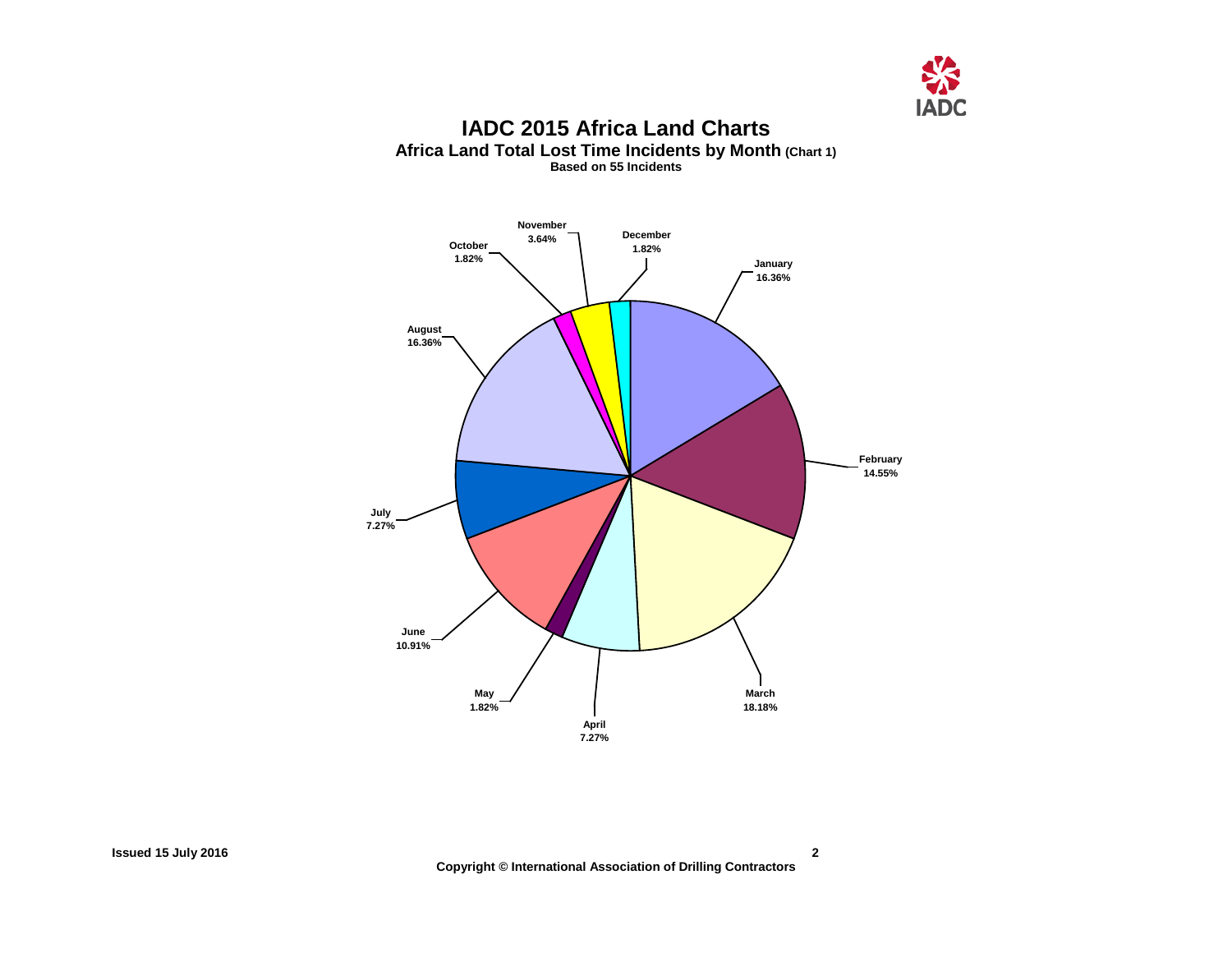

#### **Africa Land Total Recordable Incidents by Month (Chart 2) Based on 171 Incidents**

<span id="page-4-0"></span>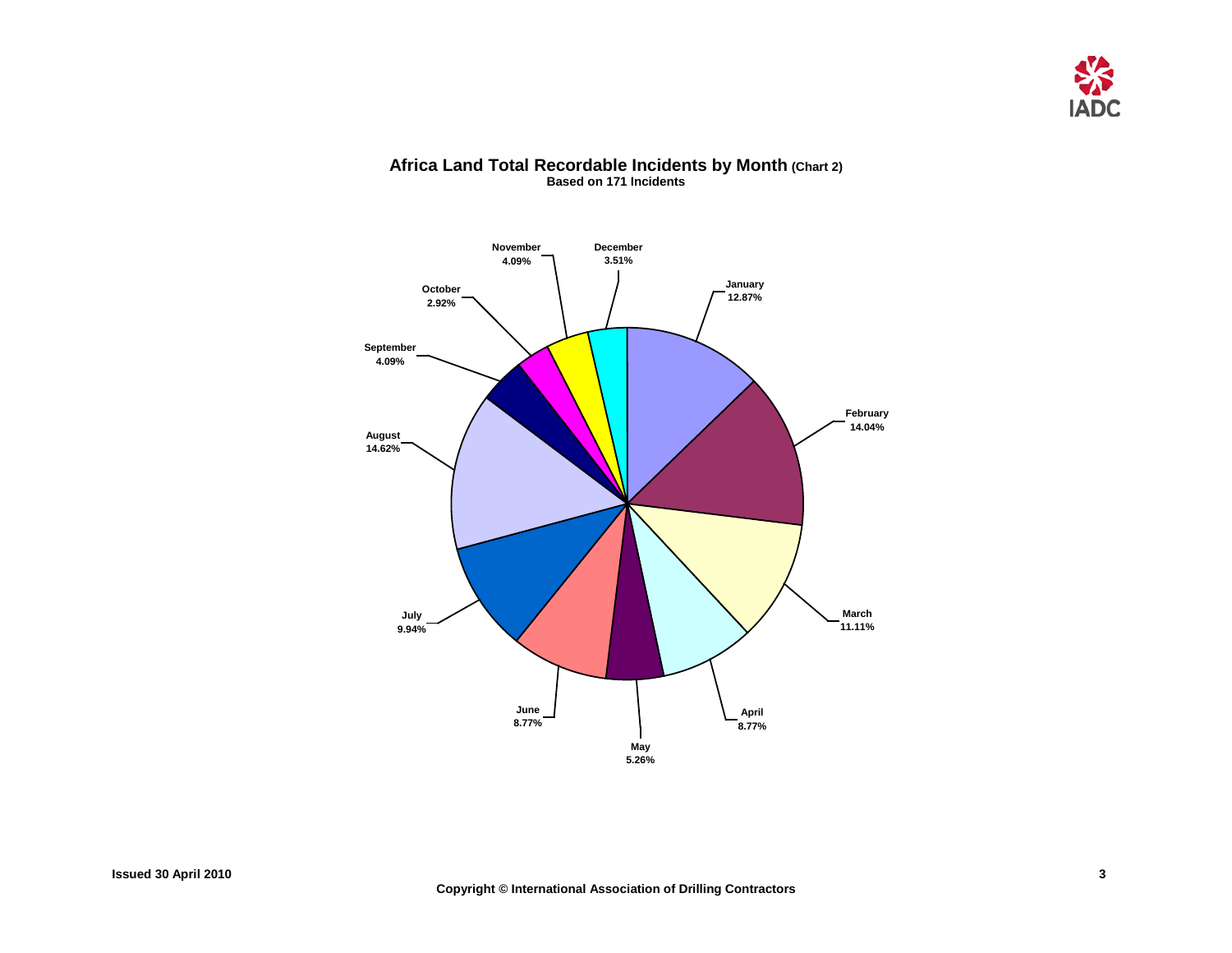

## <span id="page-5-0"></span>**Roustabout (Lease Hand) 18.18% Floorman 29.09% Derrickman 12.73% Driller (Asst. Dr.) 18.18% Toolpusher /Tourpusher 3.64% Electrician 3.64% Superintendent/other Supervisors 1.82% Crane / Forklift Operator 1.82% Mechanic 9.09% Catering / Camp Personnel 1.82%**

#### **Africa Land Total Lost Time Incidents by Occupation (Chart 3) Based on 55 Incidents**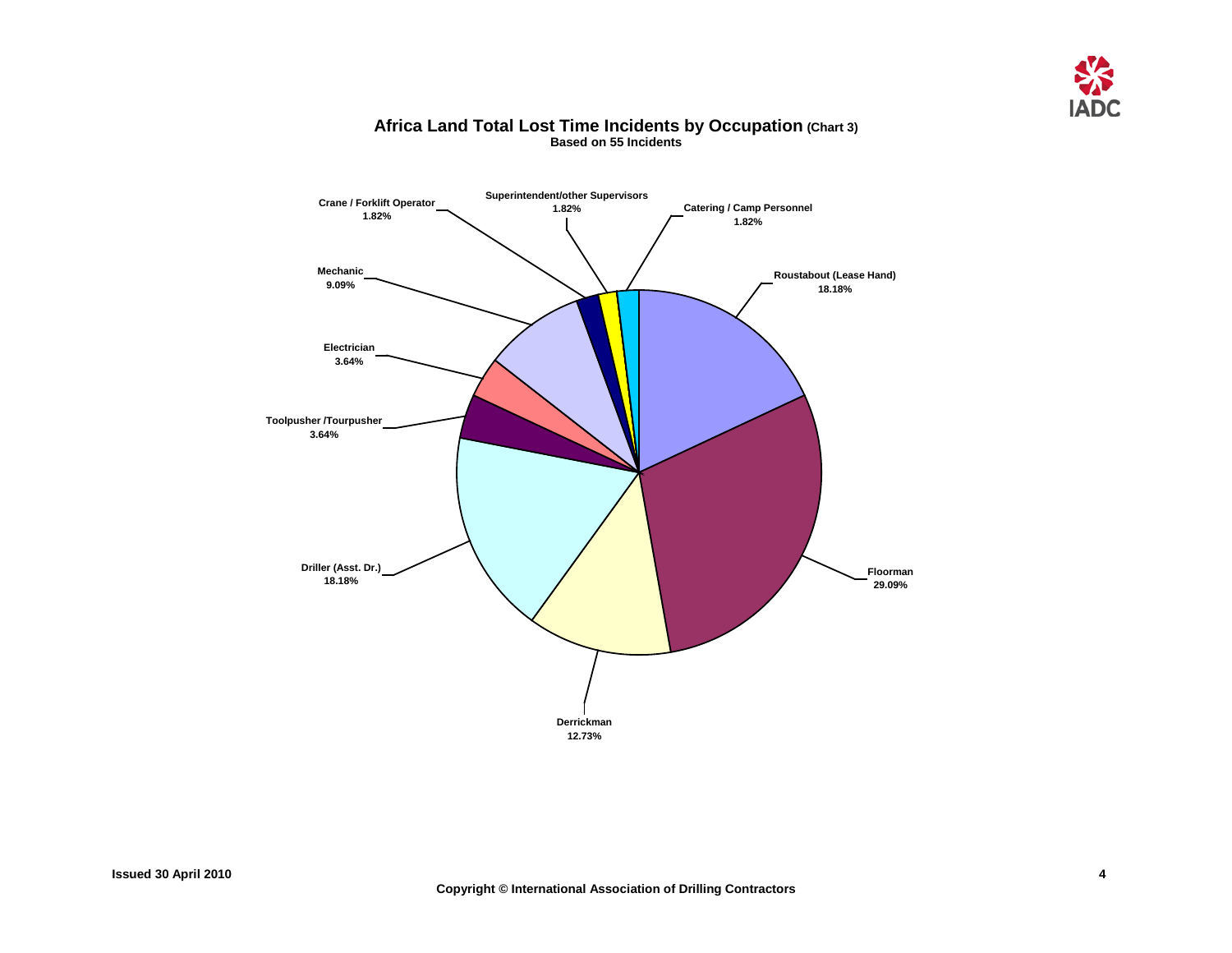

<span id="page-6-0"></span>

#### **Africa Land Total Recordable Incidents by Occupation (Chart 4) Based on 171 Incidents**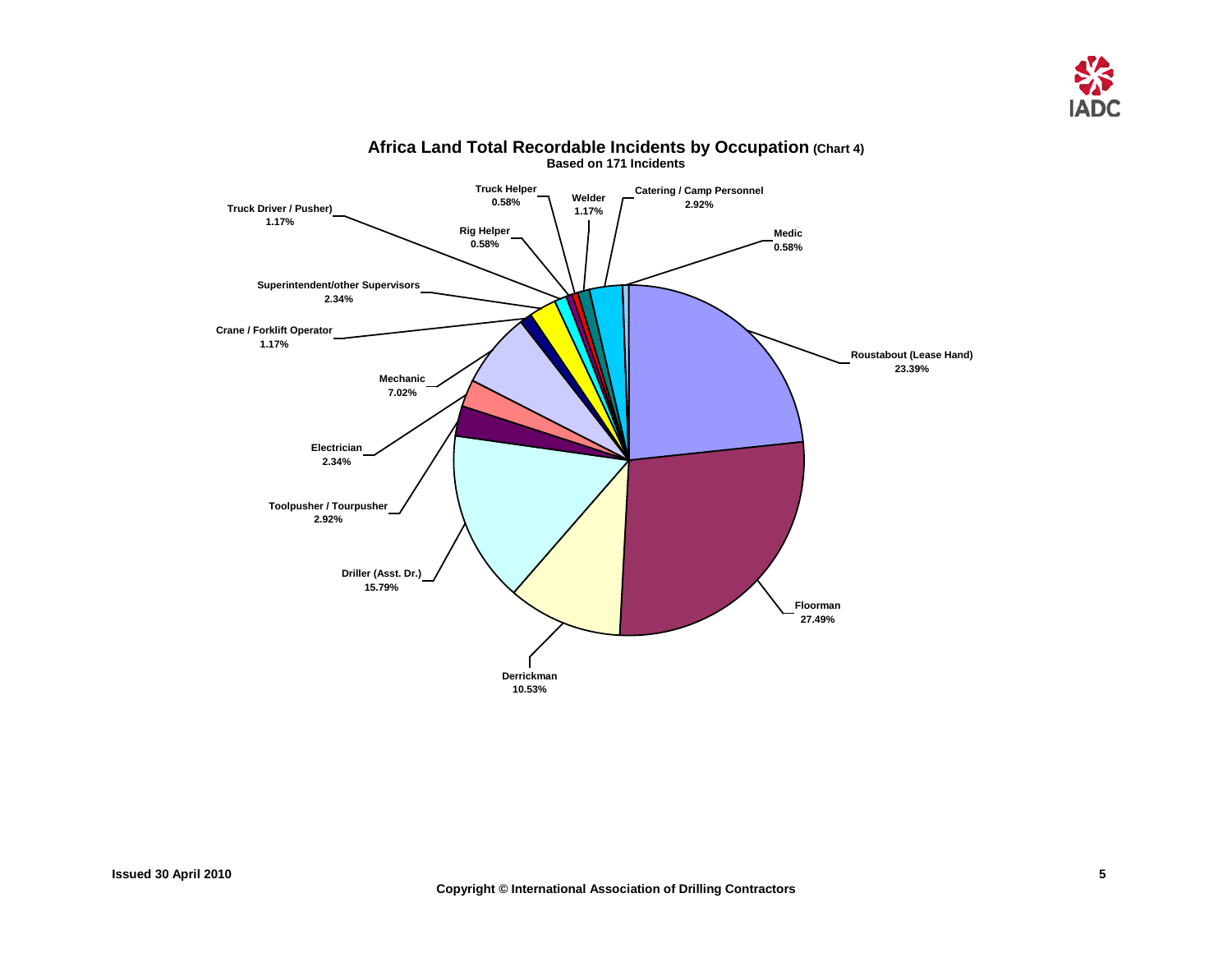

## <span id="page-7-0"></span>**Head 7.27% Back 7.27% Trunk/Torso (chest, abdomen, groin) 1.82% Arm(s) 5.45% Hand(s) / Wrist(s) 10.91% Finger(s) 34.55% Leg(s) 16.36% Feet/Ankles 10.91% Shoulder(s) 3.64% Knee(s) 1.82%**

#### **Africa Land Total Lost Time Incidents by Body Part (Chart 5) Based on 55 Incidents**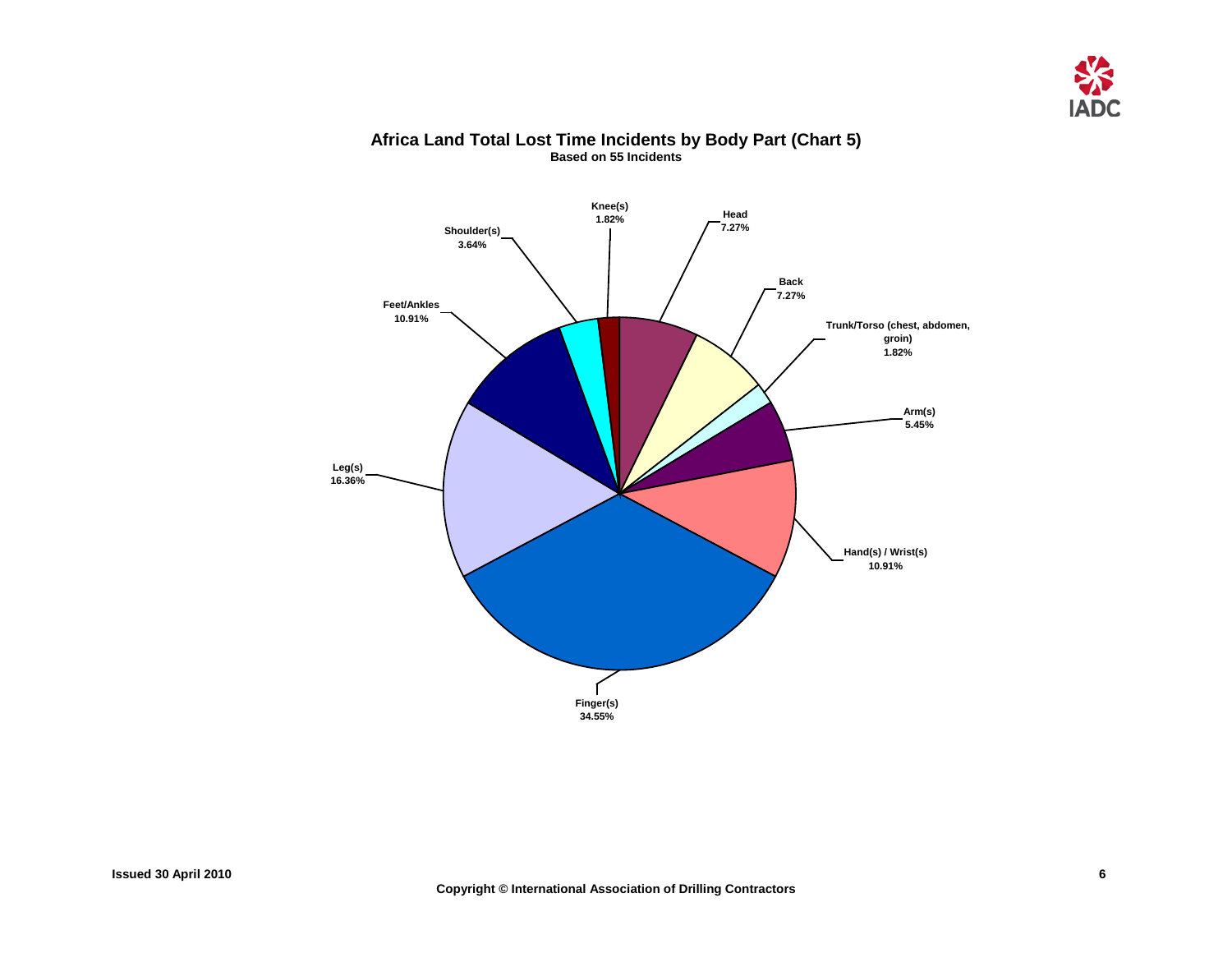

<span id="page-8-0"></span>

### **Africa Land Total Recordable Incidents by Body Part (Chart 6) Based on 171 Incidents**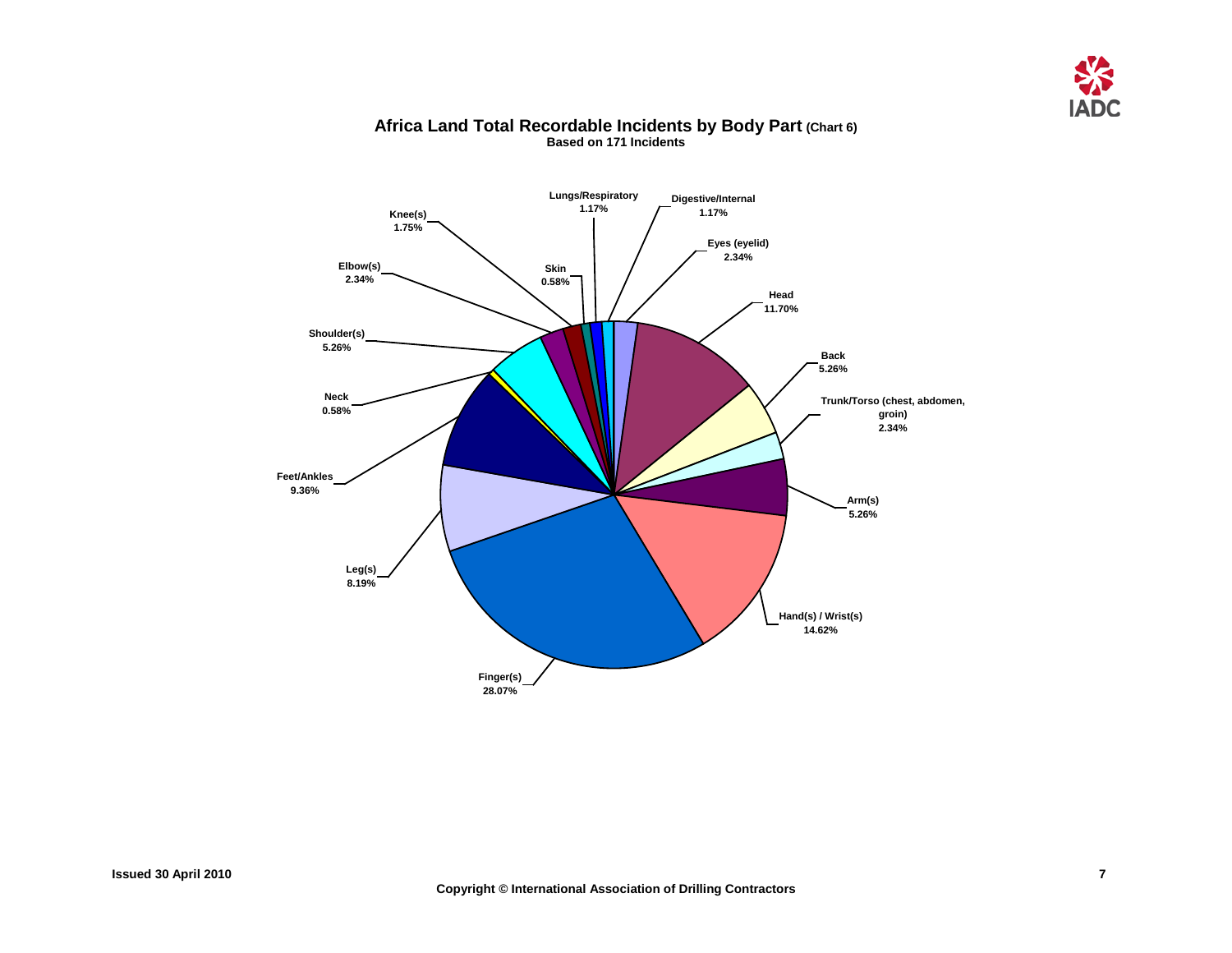

<span id="page-9-0"></span>

### **Africa Land Total Lost Time Incidents by Incident Type (Chart 7) Based on 55 Incidents**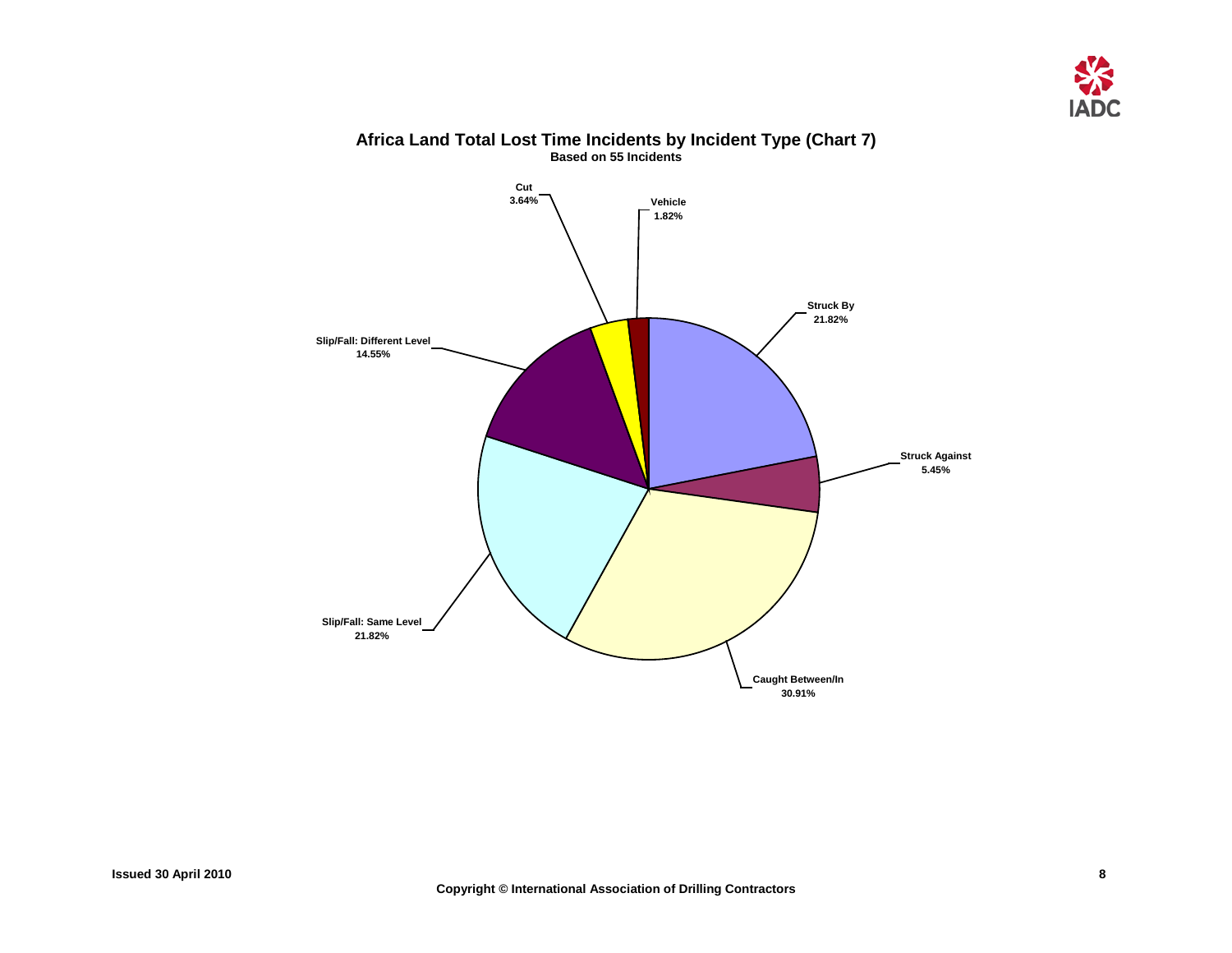

<span id="page-10-0"></span>

#### **Africa Land Total Recordable Incidents by Incident Type (Chart 8) Based on 169 Incidents**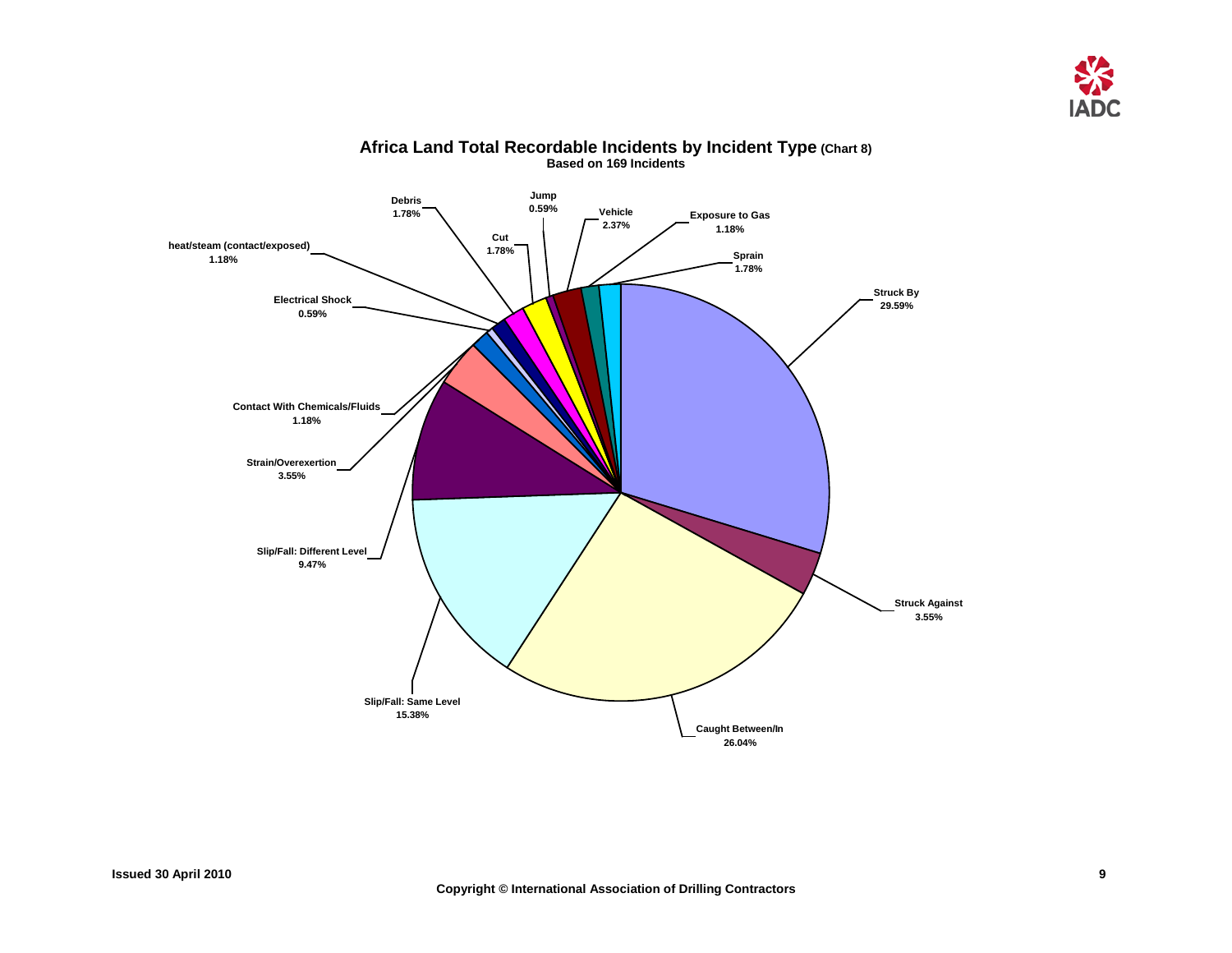

#### **Africa Land Total Lost Time Incidents by Equipment (Chart 9) Based on 51 Incidents**

<span id="page-11-0"></span>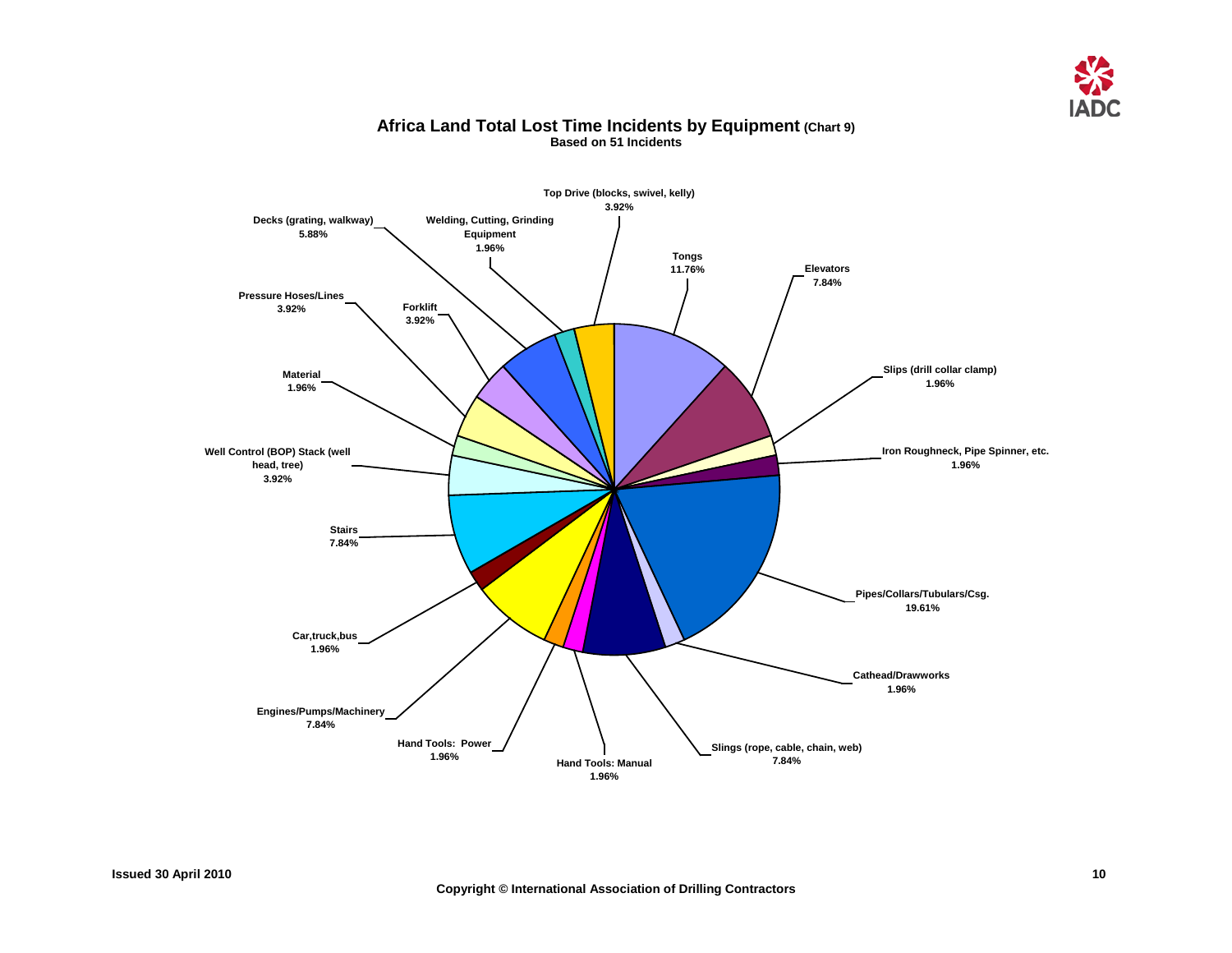

<span id="page-12-0"></span>

#### **Africa Land Total Recordable Incidents by Equipment (Chart 10) Based on 152 Incidents**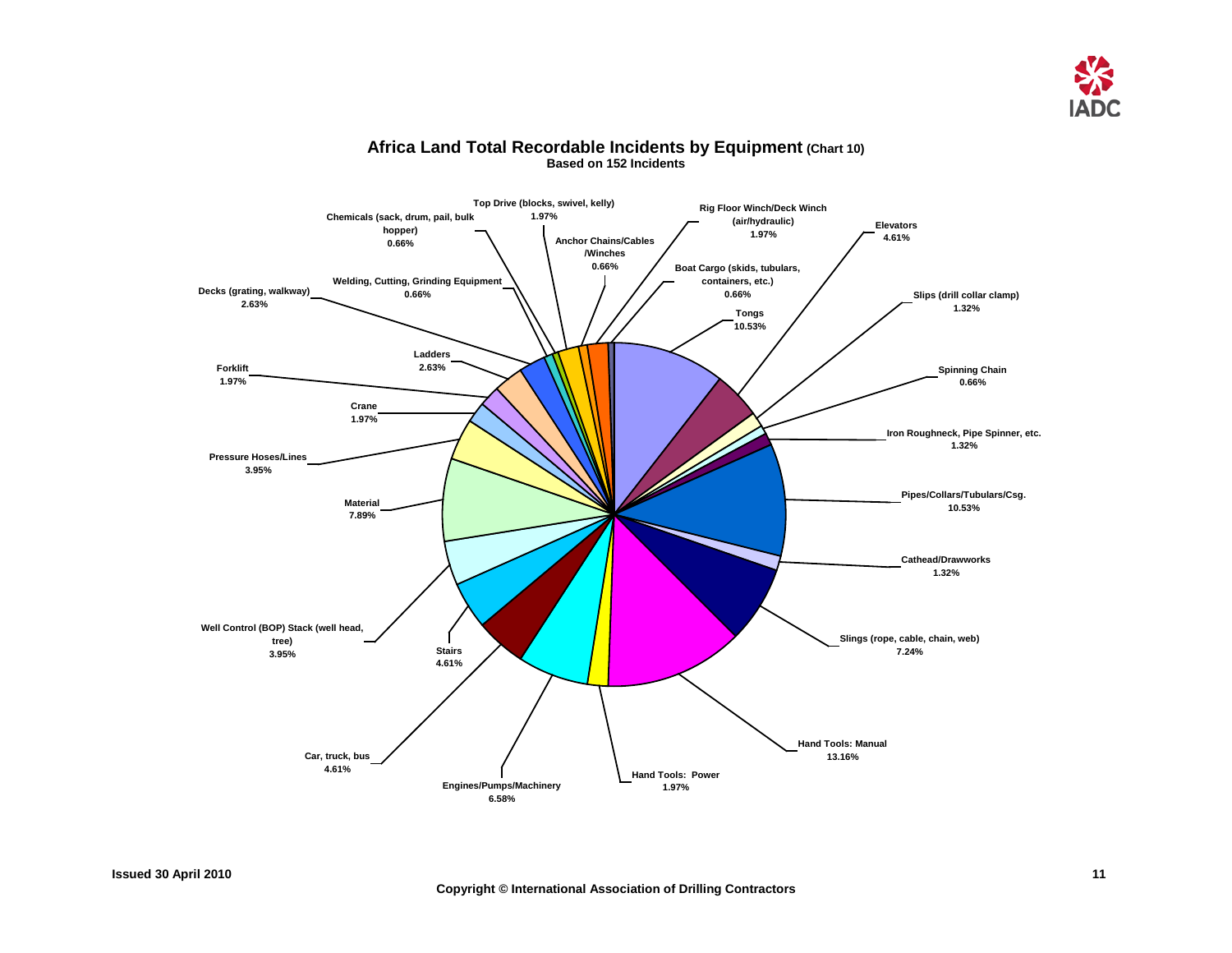

#### <span id="page-13-0"></span>**Travel/Transport. 3.70% Mud Mixing/Pumping 1.85% Cementing 1.85% Walking 11.11% Well Control (BOP) Stack (well head/tree) Install/Maintenance 1.85% Rig/Equipment Repairs or Maintenance 22.22% Rigging Up/Down (rig move preparation, rig move) 5.56% Material Handling: Forklift 5.56% Material Handlling: Crane/Cherry Picker 3.70% Material Handling: Manual 1.85% Laying Down/Picking up Pipe/Tubulars 9.26% Running Casing/Tubing (rig up/down csg. tools) 7.41% Routine Drilling Operations 5.56% Making Connection 9.26% Tripping in/out (makeup/brakeout BHA, test tools, etc.) 9.26%**

#### **Africa Land Total Lost Time Incidents by Operation (Chart 11) Based on 54 Incidents**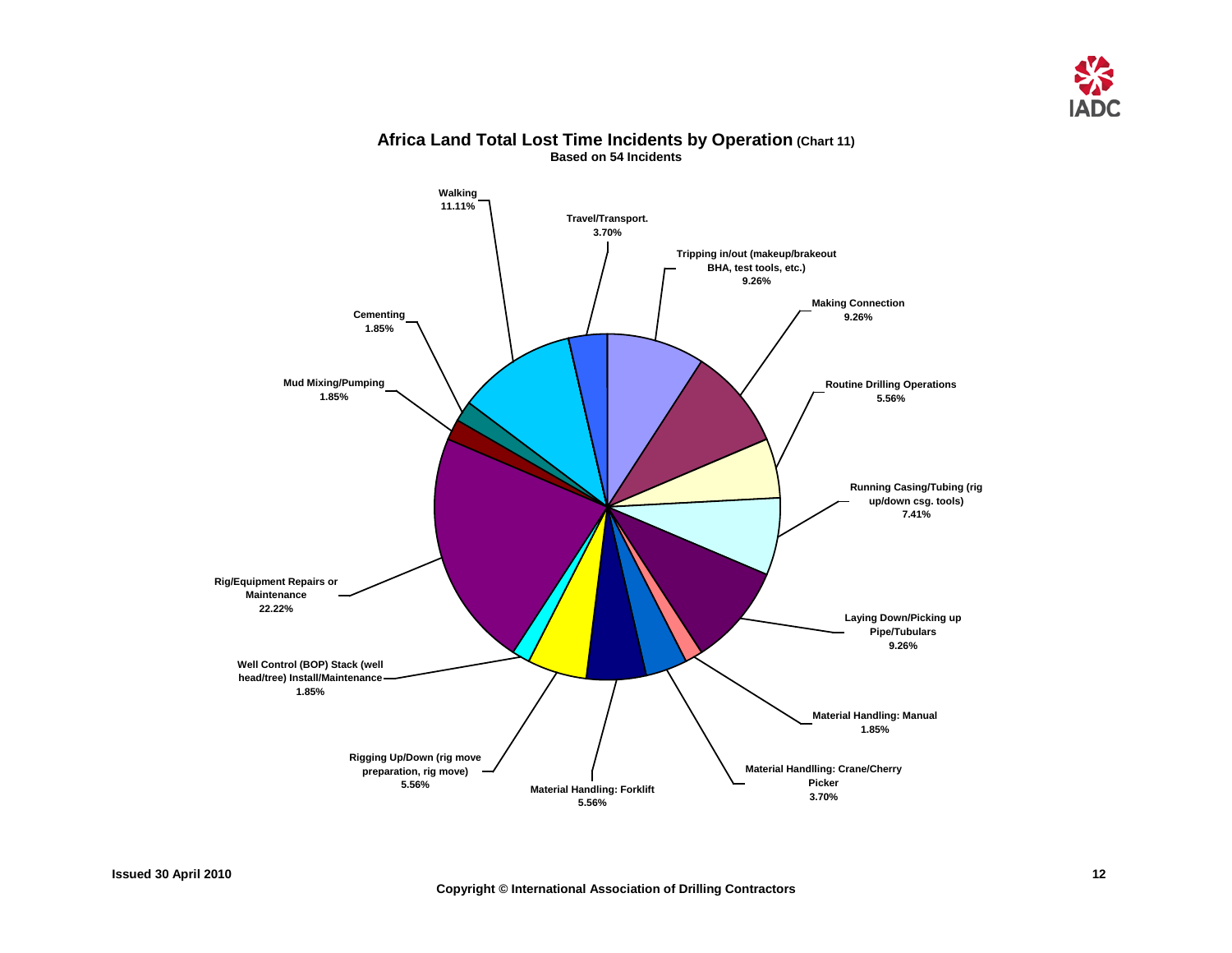

<span id="page-14-0"></span>

### **Africa Land Total Recordable Incidents by Operation (Chart 12) Based on 165 Incidents**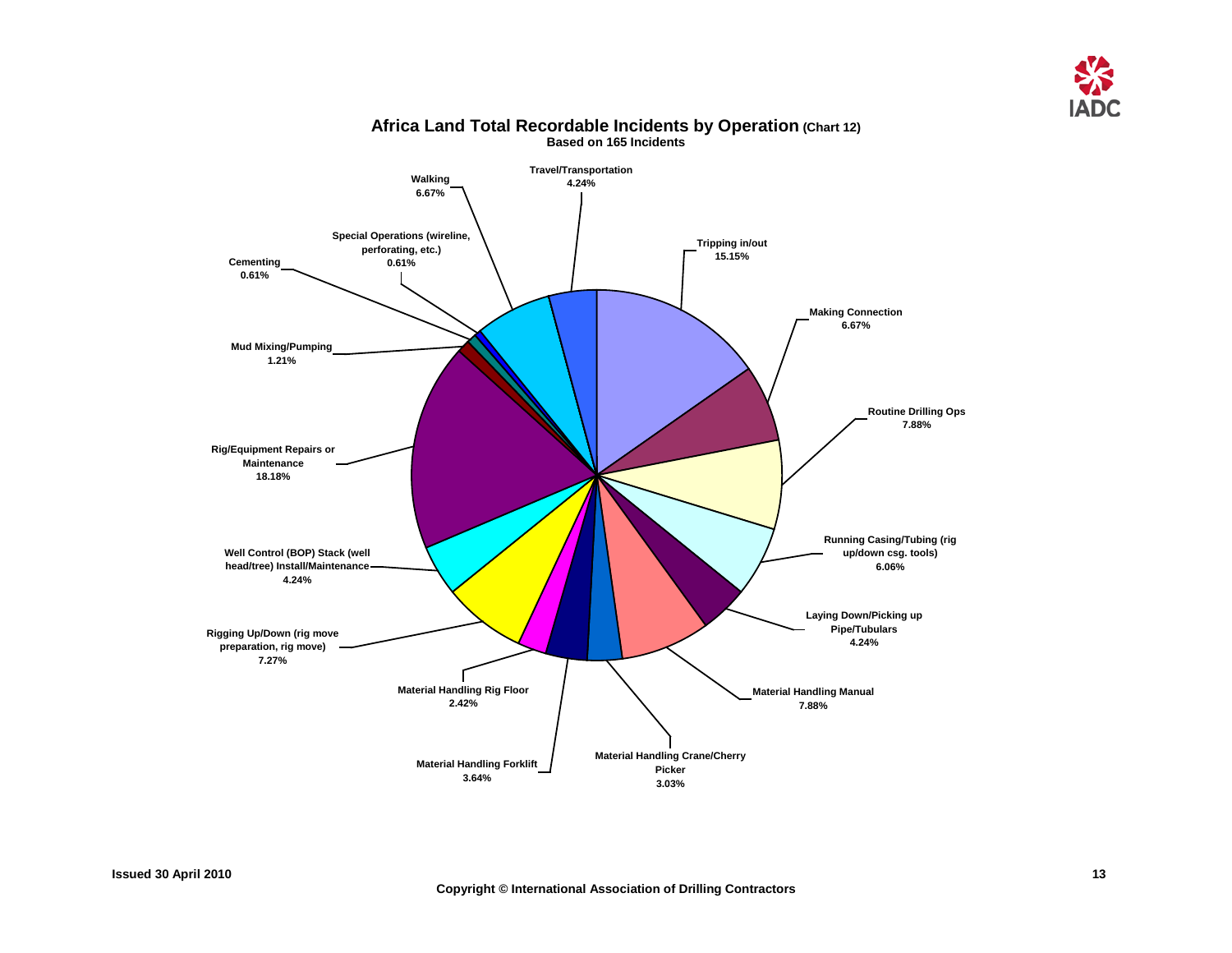

#### <span id="page-15-0"></span>**Forklift 1.89% Rig Floor (rotary, pipe set back area) 39.62% Rig Pad/Rig Decks (rig/well site/location, yard) 5.66% Derrick/Mast (crown, monkey/stabbing board, a-frame) 3.77% Catwalk/V-door 7.55% Pipe Rack/Pipe Deck 3.77% Well Control (BOP) Stack (well head/tree) Area 5.66% Mud Mixing Tank/Area 5.66% Mud Pits/Tanks 3.77% Engine Room/Generator Room 1.89% Stairs/Ladders 3.77% Work Rooms (change house, storage house/room) 1.89% Living/Camp Areas/Accommodations 3.77% Truck,Car,Bus 1.89% Machinery Spaces 1.89% Mud Pump Room 3.77% Fuel/Water Storage Tanks 1.89% Jacking House 1.89%**

#### **Africa Land Total Lost Time Incidents by Location (Chart 13) Based on 53 Incidents**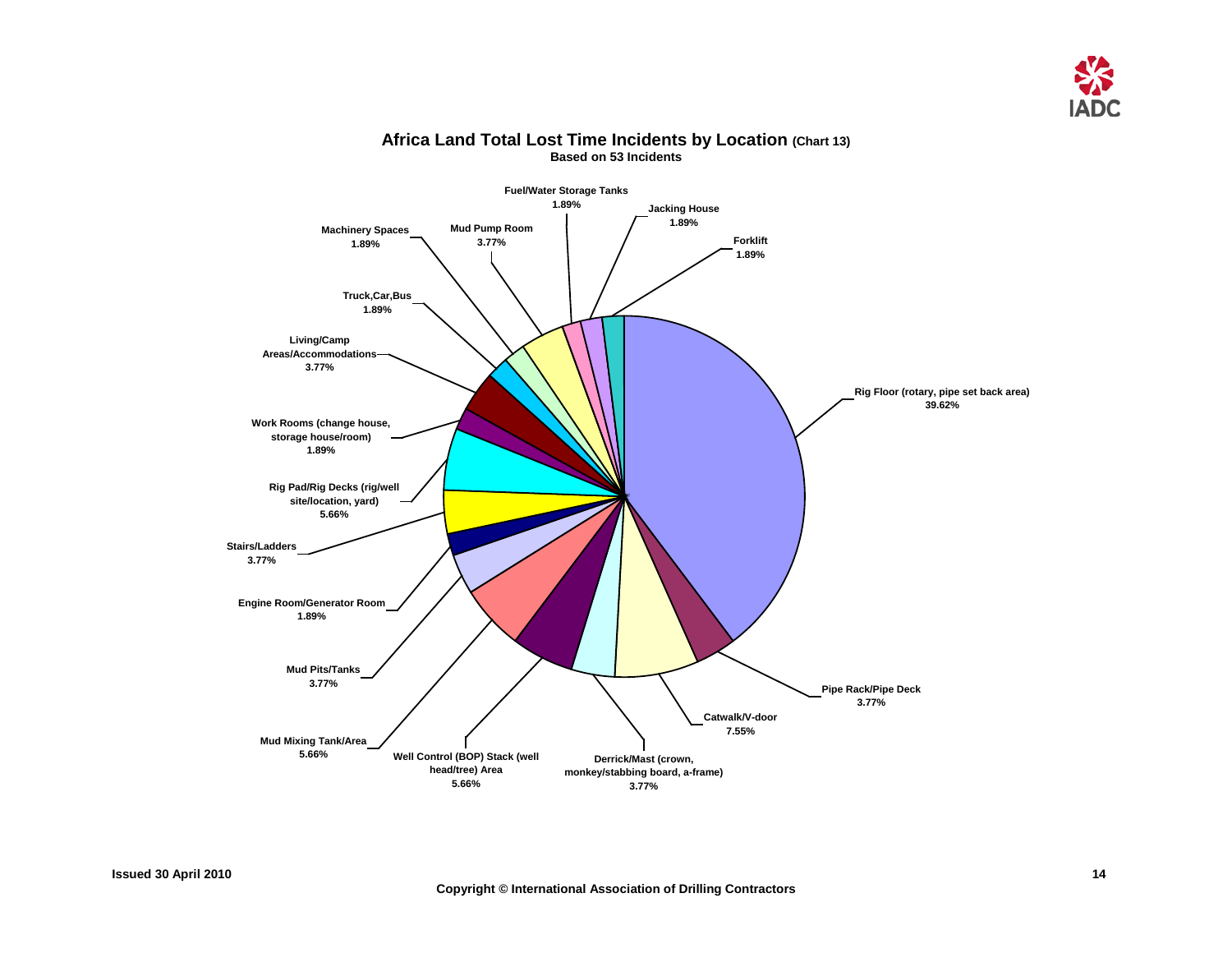

#### <span id="page-16-0"></span>**Forklift 0.61% Catwalk/V-door 5.45% Derrick/Mast (crown, monkey/stabbing board, a-frame) 3.64% Pipe Rack/Pipe Deck 3.64% Mud Mixing Tank/Area 4.24% Shale Shaker 1.82% Stairs/Ladders 2.42% Engine Room/Generator Room 1.21% Mud Pits/Tanks 3.03% Rig Pad/Rig Decks (rig/well site/location, yard) 8.48% Work Rooms (change house, storage house/room) 3.03% Living/Camp Areas/Accommodations 4.85% Cellar/Substructure/Moonpool 4.85% Truck, Boat, Car, Bus, Vehicle 4.85% Machinery Spaces 2.42% Cherry Picker/Crane 1.21% Rig Floor (rotary, pipe set back area) 33.33% Well Control (BOP) Stack (well head/tree) Area 6.06% Mud Pump Room 3.03% Fuel/Water Storage Tanks 1.21% Jacking House 0.61%**

#### **Africa Land Total Recordable Incidents by Location (Chart 14) Based on 167 Incidents**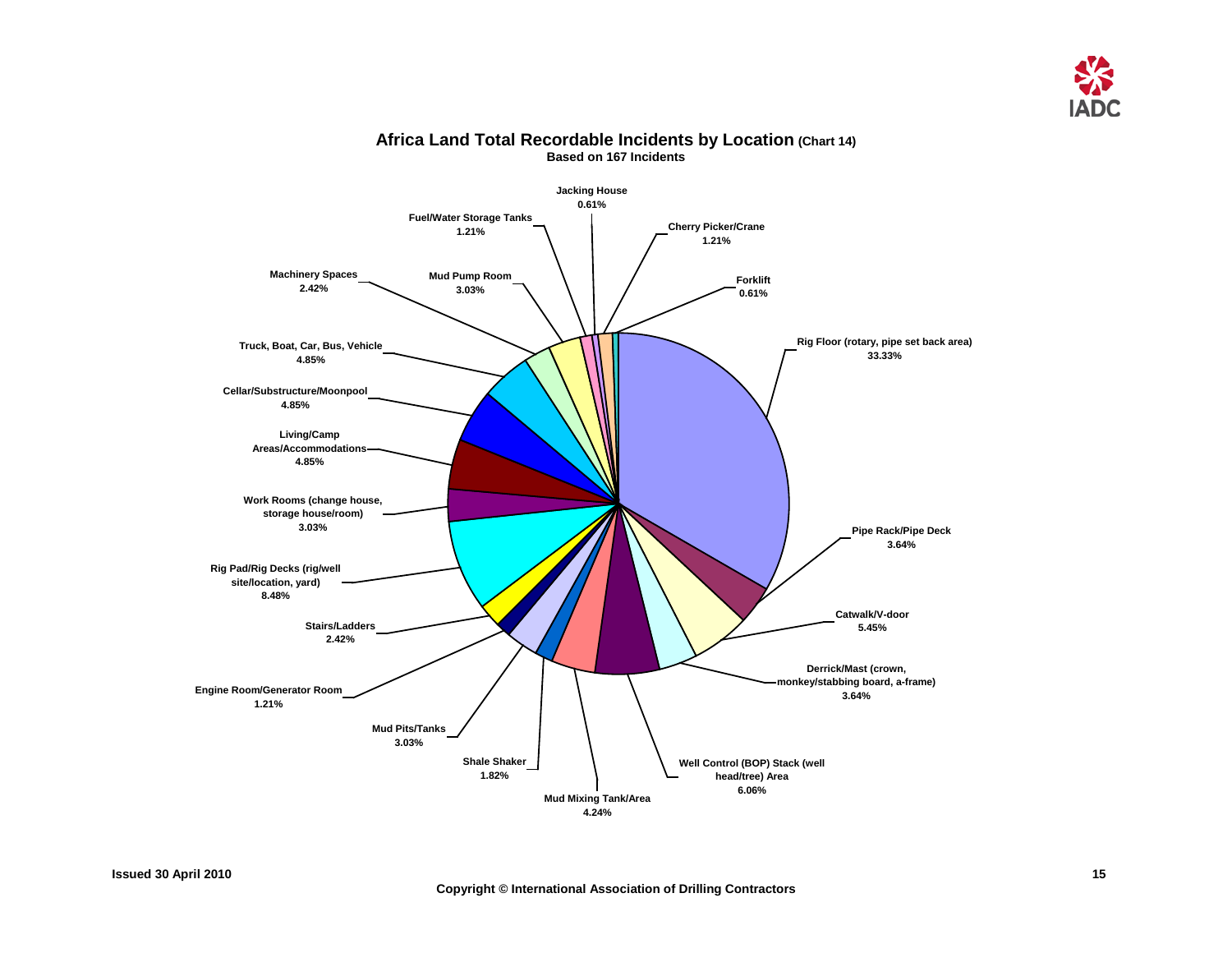

#### **Africa Land Total Lost Time Incidents by Time in Service (Chart 15) Based on 55 Incidents**

<span id="page-17-0"></span>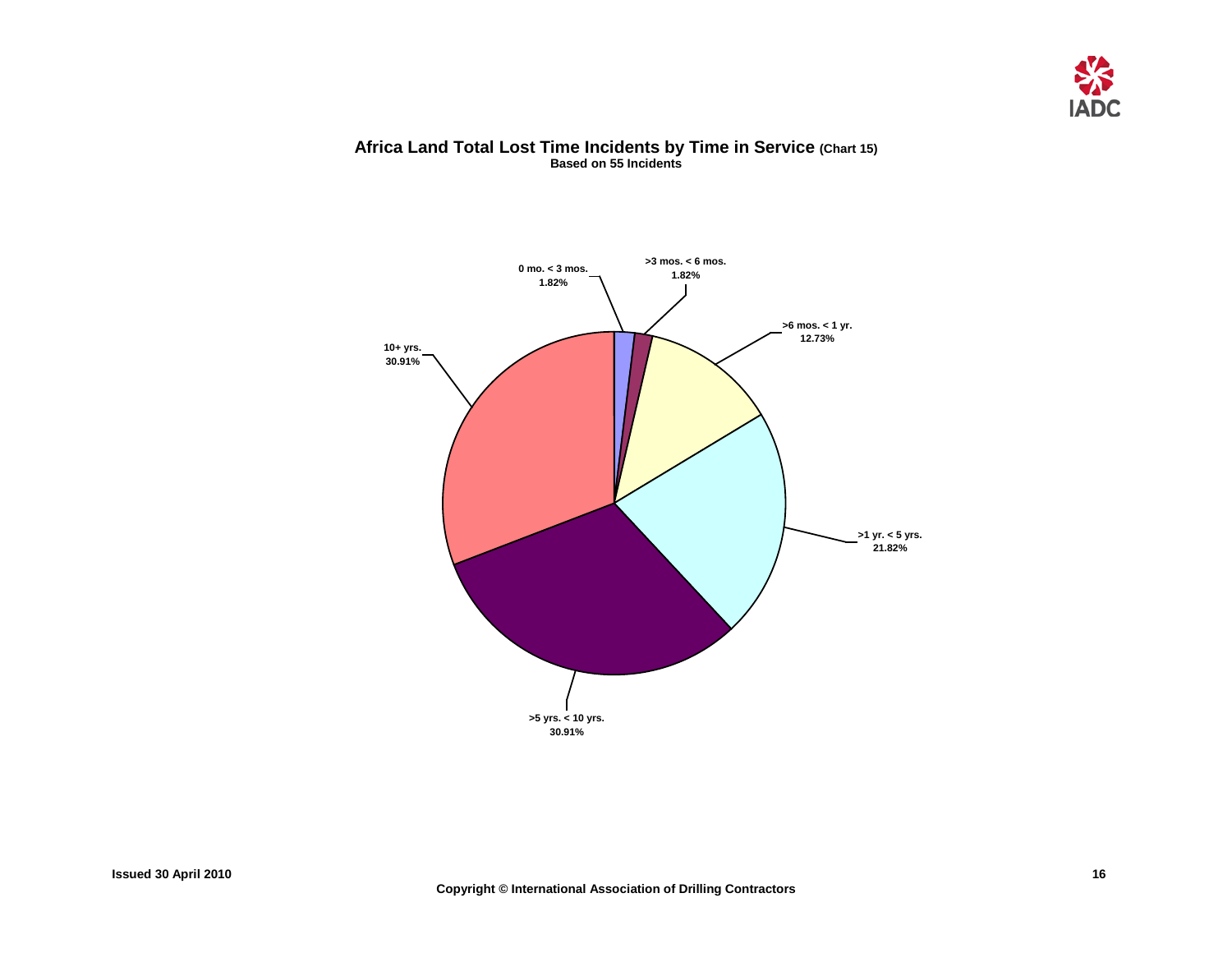

#### **Africa Land Total Recordable Incidents by Time in Service (Chart 16) Based on 171 Incidents**

<span id="page-18-0"></span>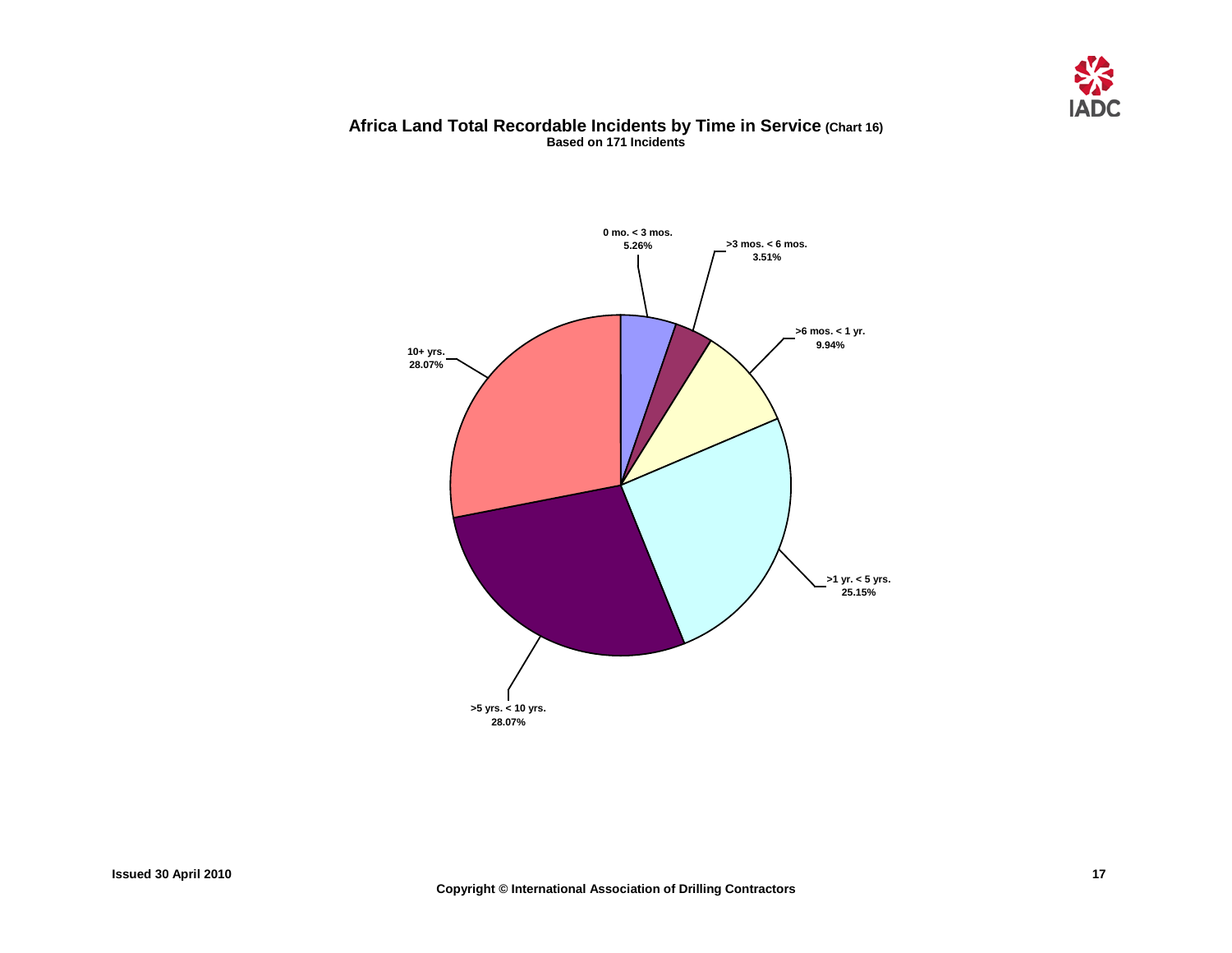

#### <span id="page-19-0"></span>**23:00 1:00 9.09%3.64% 2:00 1.82% 3:00 22:00 3.64% 1.82% 20:00 3.64% 4:00 3.64% 5:00 1.82% 7:00 3.64% 19:00 8:00 5.45% 1.82% 9:00 5.45%** , porto **18:00 5.45% 10:00 5.45% 17:00 7.27% 11:00 5.45% 16:00 12:00 7.27% 9.09% 15:00 3.64% 13:00 14:00 3.64% 7.27%**

#### **Africa Land Total Lost Time Incidents by Time of Day (Chart 17) Based on 55 Incidents**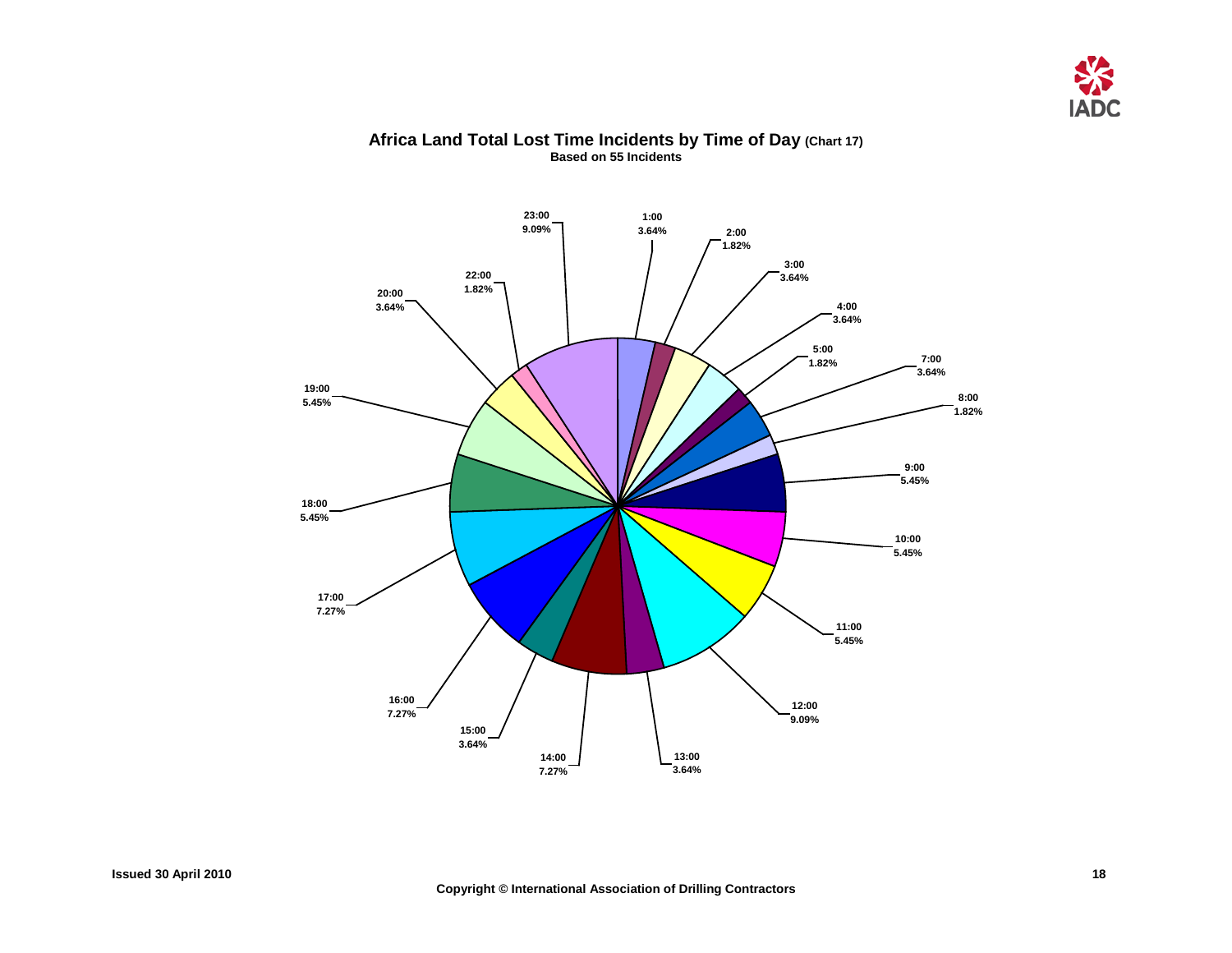

#### <span id="page-20-0"></span>**1:00 2.35%24:00:00 2:00 1.18% 2.35% 23:00 3:00 7.65% 1.76% 4:00 3.53% 22:00 2.94% 5:00 21:00 2.94% 2.35% 20:00 6:00 1.76% 2.35% 19:00 2.94% 7:00 4.12%** z **18:00 8:00 5.88% 3.53% 9:00 6.47% 17:00 6.47% 10:00 2.94% 16:00 6.47% 11:00 7.65% 15:00 12:00 14:00 5.88% 4.71% 5.29% 13:00 6.47%**

#### **Africa Land Total Recordable Incidents by Time of Day (Chart 18) Based on 170 Incidents**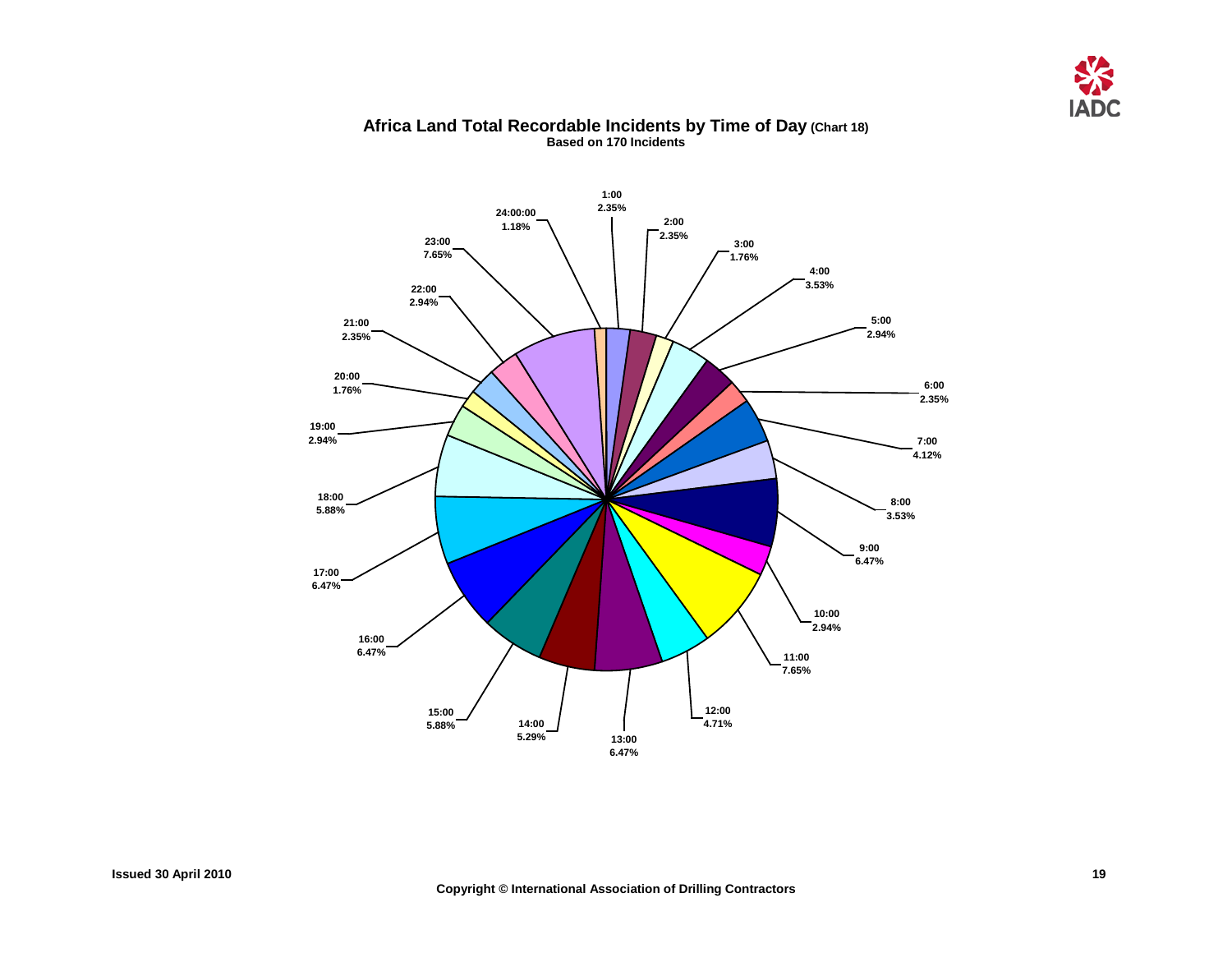

#### **Africa Land Total Lost Time Incidents by Age (Chart 19) Based on 54 Incidents**

<span id="page-21-0"></span>